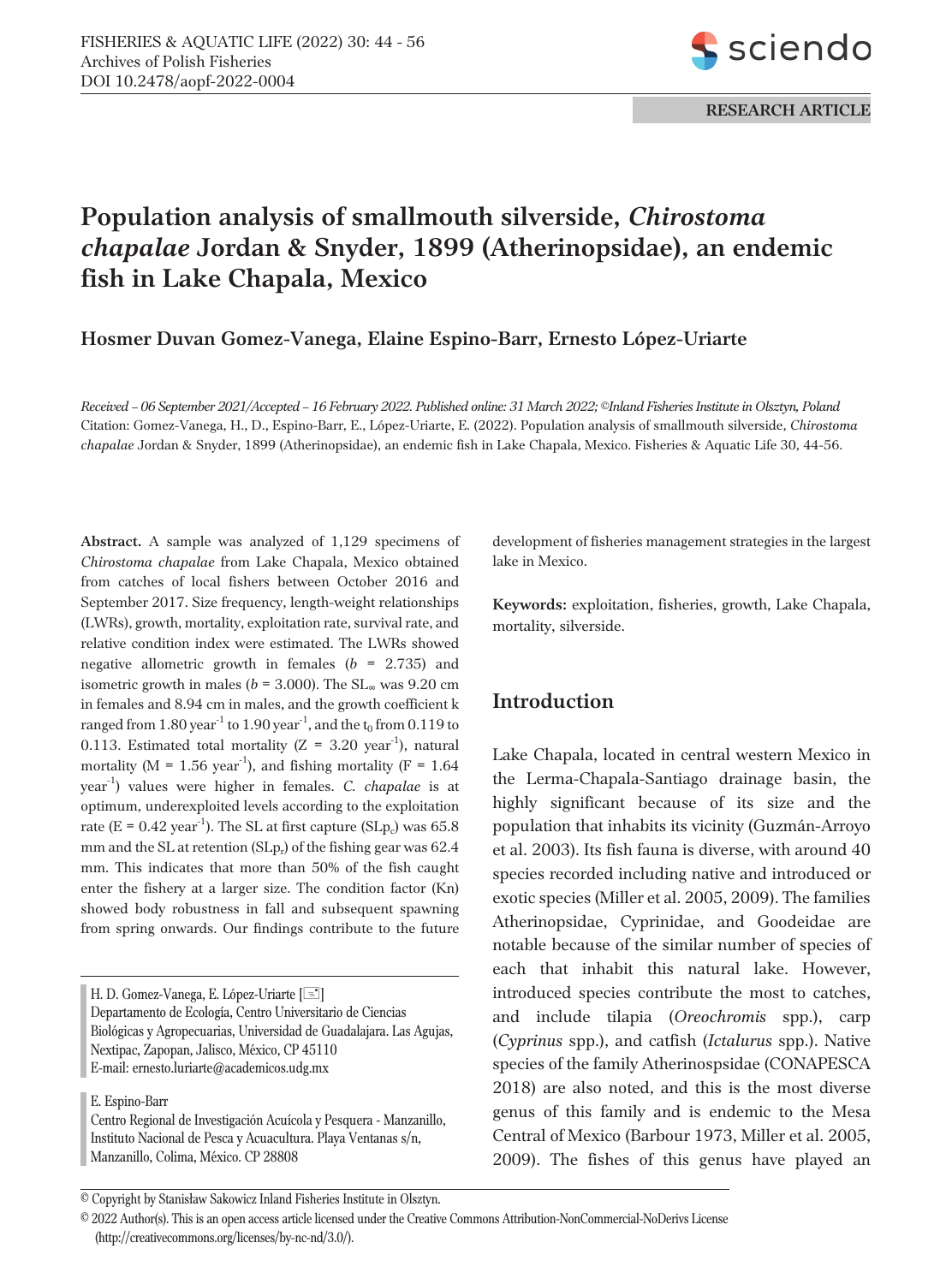important role in the diet of the region's inhabitants since pre-Hispanic times (Aguilar and Navarrete 1996). The genus includes 18 species and six subspecies (Barbour 1973, Echelle and Echelle 1984, Rojas-Carrillo and Fernández-Méndez 2006), some of which are included on the list of threatened species (IUCN 2021). The genus Chirostoma is divided into two groups of silverside fishes by size–the Jordani group includes species with adult fishes larger than 20 cm in total length that are known as "white fish," and the smaller adult species of the Arge group, or small fish less than 12 cm in total length, known as *charal* (Aguilar and Navarrete 1996).

The smallmouth silverside, *Chirostoma chapalae* (Jordan and Snyder 1899), has an elongated, slender body and a small, oblique mouth. Its regular mouth exposes the teeth, which are small and placed in a narrow band on the premaxillaries and two or three lines in a wider band on the dentary teeth, but never on the vomer or palatines. The slender jaws project slightly. The pectoral fins are moderately long and pointed. The lateral line scales have canals and laciniate margins, though they are not as pronounced as in larger species, and the pre-dorsal region scales are moderately imbricate. The maximum recorded standard length is 8.7 cm (Morelos and Guzmán-Arroyo 1995). This species is found throughout the lake and is abundant in its northern and southern parts, especially during the spawning season, as are its sister species; this is associated with the substrate necessary for spawning such as rocks and plant roots (Guzmán-Arroyo and Ortiz-Martínez 1995). The season of maximum gonad maturity and spawning, which appears to be similar for the six sister species, is from January to April, although mature fish are reported throughout the year (Guzmán-Arroyo et al. 1995, Gomez-Vanega 2018). This species is a second order carnivore that feed on microcrustaceans, insects, amphipods, plant remains, organic matter, fish, non-insecta invertebrates, and rotifers, and the fish alternate among these prey types according to their size or age (Arriaga et al. 1995).

Catches of silverside in the Mesa Central of Mexico have for centuries been the basis of artisanal fishing for many families who depend almost exclusively on this resource (Martínez-Palacios et al. 2002, 2006). It is also one of the most important fisheries in Lake Chapala, and in 2016 production doubled from 2015 with 11,757 t, which even surpassed the production of previous years (CONAPESCA 2018). This lake is the largest natural water body in México with more than 90,000 ha on average, and it is of great climatic, economic, socio-cultural, and environmental relevance in the western region of the country (Guzmán-Arroyo and Merino-Nambo 1995, Curiel-Ballestero 2014), and it has also presented with continuous, drastic declines in water quantity and quality in recent decades as a result of human activities (de Anda and Shear 2001, Sánchez-Torres et al. 2018). Fishing catches have varied extremely with regard to occurrence and abundance since aquatic environments are being degraded at unprecedented rates, which has caused populations of some species to decline dramatically (Lyons et al. 1998, Arredondo-Vargas et al. 2013). As in most of Mexico's lakes, environmental problems in Lake Chapala include the introduction of non-native species (Contreras-Balderas et al. 2008), overfishing (Martínez-Palacios et al. 2002, 2006), water extraction for urban area needs (city of Guadalajara; CEA Jalisco 2019), habitat degradation by industrial and/or agricultural pollutants that, on the one hand, induce algal blooms that are harmful to the aquatic environment because of increased nutrients and that directly influence the structure and functioning of the Chapala basin lentic and lotic ecosystems, and, on the other hand, the presence of some metals such as mercury (Hg) that directly influence human health through the consumption of fish species (Alcocer and Escobar 1996, Rodríguez-Jorquera et al. 2017).

Little is known about *C. chapalae*, except for the information in studies by Gallardo-Cabello (1977), Guzmán-Arroyo (1995), and Elizondo-Garza and Fernández-Méndez (1996). Thus, the purpose of the present study was to analyse the size frequency, growth, condition, and mortality during the annual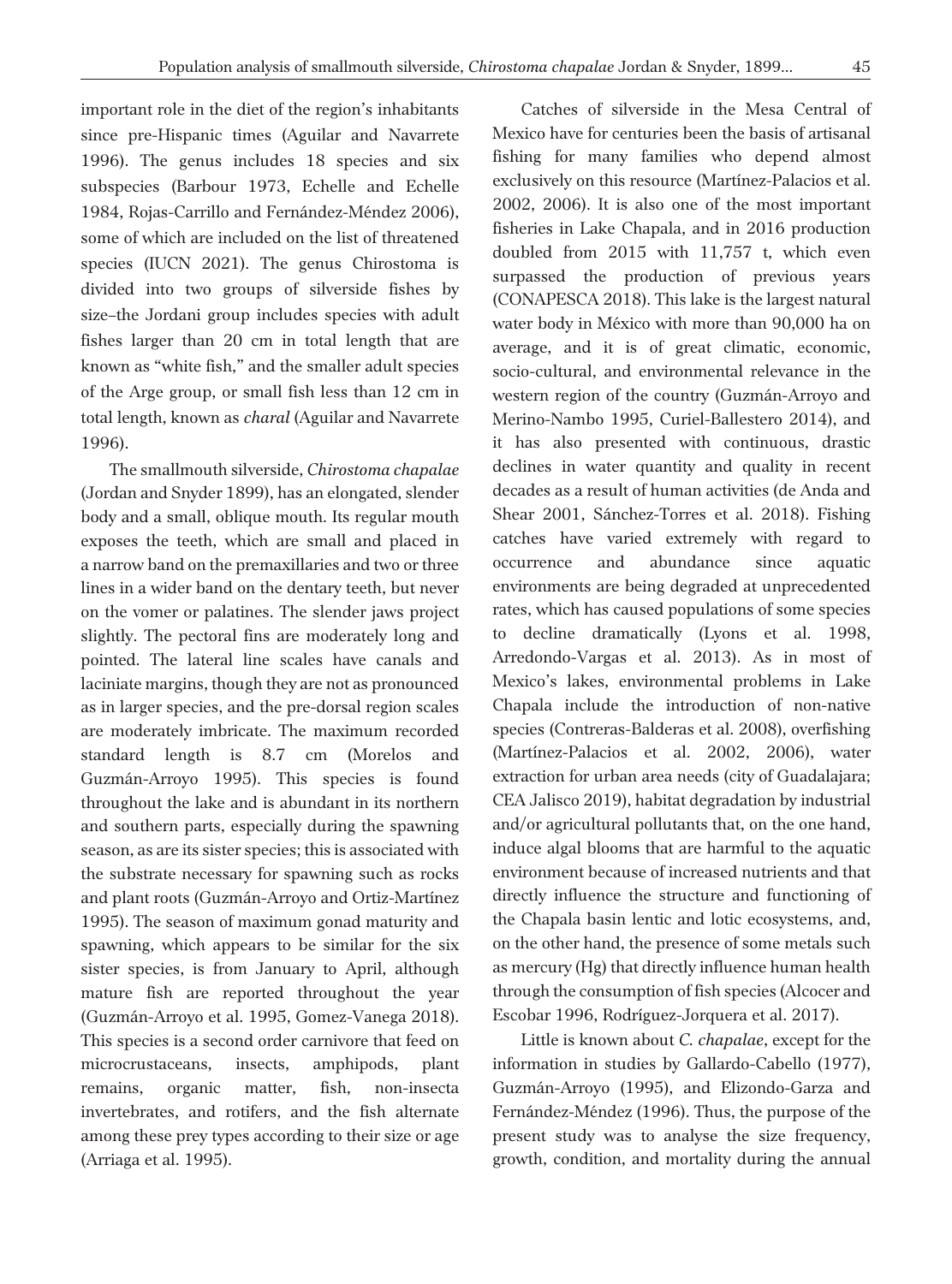cycle of one of the three endemic species of *Chirostoma* spp. occurring in Lake Chapala. This information will contribute to the understanding of its population dynamics, which will help to establish fishery management strategies for sustainable exploitation.

## **Study area**

Lake Chapala, located in central western Mexico (20°07' and 20°21' N and 102°40'45" and 10325'30'' W) in the Lerma-Chapala-Santiago drainage basin is highly significant because of its size  $(8.660 \text{ km}^2)$  and the population that inhabits its vicinity (Guzmán-Arroyo et al. 2003) (Fig. 1). As in all warm tropical water bodies, the hydrological dynamics are determined by the rainy and dry seasons that directly influence the lake's water flow and that determine the water's physicochemical characteristics (Filonov et al. 2001).

## **Materials and methods**

The *C. chapalae* samples were obtained from local fishers who used two types of fishing gears (DOF 2015). A gillnet consisted of a rectangle of 30 m or more in length and 2 m in drop, composed of three sections, the central one of which had a mesh opening of 5 to 7 cm and two ends with 1 cm mesh openings. This gear was set in the evening and retrieved in the morning after 8 h of exposure. The nasa, or *nasa charalera*, was a cylindrical structure built witha2m long corrugated rod, lined with nylon mesh made of either polyamide or polyethylene monofilament or multifilament, with minimum mesh size of 0.5-1.0 cm. Each fisher operated 20 *nasa charalera*, and they were set in areas called *ranchos charaleros* for approximately six months (January, February, May, June, and July) and were checked daily. The fish specimens were kept on ice  $(3-4^{\circ}C)$ and transferred to laboratory, where they were washed with tap water, separated, and identified to



Figure 1. Location of landing areas and sampling sites in Lake Chapala, Mexico.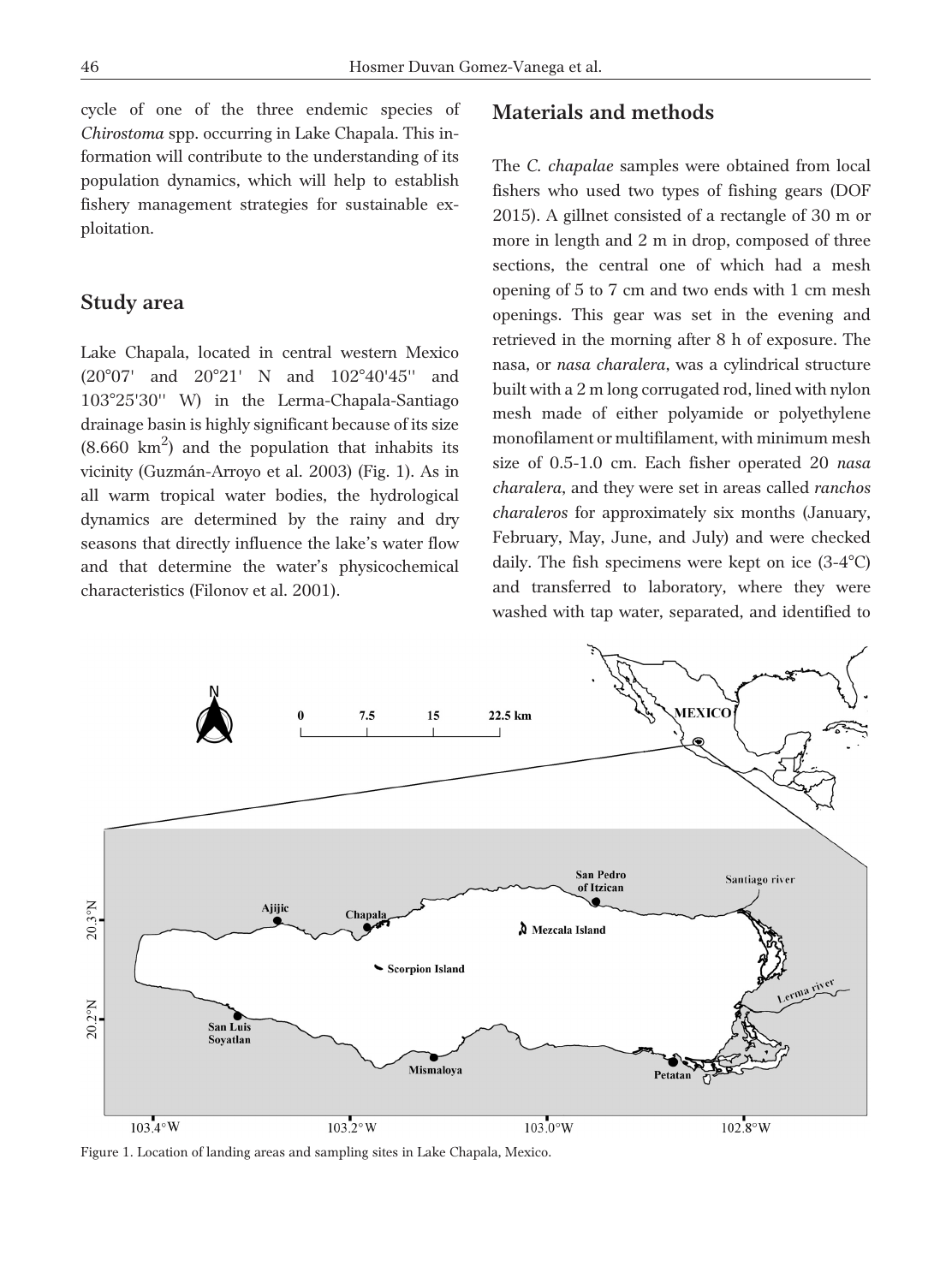the species level according to the taxonomic guides by Barbour (1973) and Miller et al. (2005, 2009). The following were determined for each specimen: standard length (SL) to the nearest mm with a digital caliper; total weight (TW) to the nearest 0.0001 g on a digital scale; sex by macroscopic observation.

Normality and homoscedasticity were confirmed with the Kolmogorov-Smirnov and Bartlett's tests (Zar 2009). The data were also transformed to log base 10 (Log10) when they did not meet the Kolmogorov-Smirnov assumption of normality. The statistical significances of SL, TW, and condition index by sampling month and locality were determined with ANOVA when the data presented normal frequency distribution and with the non-parametric Kruskal-Wallis test (H) otherwise. When significant differences were found, Tukey's multiple comparisons test was applied. SigmaStat V3.5 (2007) was used for all statistical analyses.

## **Condition factor**

The condition index was estimated monthly using Clark's (Froese 2006) formula to determine variation in fish body condition with the ratio K=  $\rm P/Lp^b{\times}100$ where: P is total weight, Lp standard fish length, and *b* the constant. To determine significant differences among sites and months, the variation in K was analyzed using the non-parametric Kruskal-Wallis test.

## **Growth and length–weight relationship**

The length-weight ratio was determined with the equation by Ricker (1975):  $W = aSL<sup>b</sup>$  where TW is the total weight in g, SL is the standard fish length in cm, a is the intersection with the axis of the ordinates, and *b* is the slope of the equation and the coefficient of growth. The isometric growth hypothesis (Ho:  $b =$ 3 and Ha:  $b \neq 3$ ) was tested with Student's t test at a significance level of  $P = 0.05$ .

Growth estimations were based on monthly length frequency distributions at an interval of 0.3 cm with the software FiSAT II (version 1.2.2) (Gayanilo et al. 1996). The asymptotic length  $(SL_{\infty})$  and growth coefficient (k) were estimated by applying the ELEFAN I routine:  $t_0$  was calculated according to Pauly's formula (Pauly 1979) in which  $log_{10}$  (-t<sub>0</sub>) =  $-0.3922 - 0.2752 \log_{10} SL_{\infty} - 1.038 \log_{10} k$ , where to is the hypothetical age at which length is zero,  $SL_{\infty}$  is the average asymptotic length, and k is the coefficient of growth. To calculate longevity, Taylor's equation (Taylor 1958) was used:  $A_{0.95} = t_0 + (2.996 / k)$ , A0.95 is the theoretical age limit or time required for a fish to reach 95% of its maximum length  $(SL_{\infty})$ . The asymptotic weight was determined by the equation annotated by Csirke (1980):  $W_{\infty}$  = aSL<sup>b</sup> where  $W_{\infty}$  is the asymptotic weight, a and *b* the constants of the equation of the standard length-total weight ratio. Once  $SL_{\infty}$ ,  $W_{\infty}$ , k, and t<sub>0</sub> were estimated, growth curves were calculated in standard length and weight, according to von Bertalanffy (1938): SL =  $SL_{\infty} [1 - e^{-k(t + t_{0})}]$ ; W = W<sub>∞</sub> [1 –  $e^{-k(t + t_{0})}]^b$ . The phi  $(0)$ , or growth rate, is used to compare the growth performance of the species using the equation by Pauly and Munro (1984)  $\varnothing$ ' =  $\log_{10} k + 2 \log_{10} SL_{\infty}$ .

#### **Mortality**

Total mortality (*Z*) was calculated using the Beverton and Holt (1959) equation:  $Z = k (SL_{\infty} - L_{mean}) / (L_{mean})$ – L<sup> $\prime$ </sup>) where L<sub>mean</sub> is the mean length and L $\prime$  is the smallest length of the catch. Natural mortality (M) was determined with Taylor's equation (Taylor 1960): M =  $(2.996 / A_{0.95})$  – t<sub>0</sub> where  $A_{0.95}$  is the age limit when an individual reaches a length corresponding to  $95\%$  SL $_{\infty}$ . Fishing mortality (F) was estimated using the Sparre and Venema (1997) equation:  $F = Z - M$ . Survival rate (S) was calculated by  $S = e^{-Z}$  (Ricker 1975), and the exploitation rate (E) with the Gulland (1971) equation:  $E = F / Z$ .

## **Catch size**

To obtain the recruitment size  $(SL_{25}$  or  $SLp_r$ ) and first catch size ( $SL_{50}$  or  $SL_{p_c}$ ), which means that 25 or 50% of the class can be caught, the length frequency distribution was used, and the cumulative frequency was calculated from this.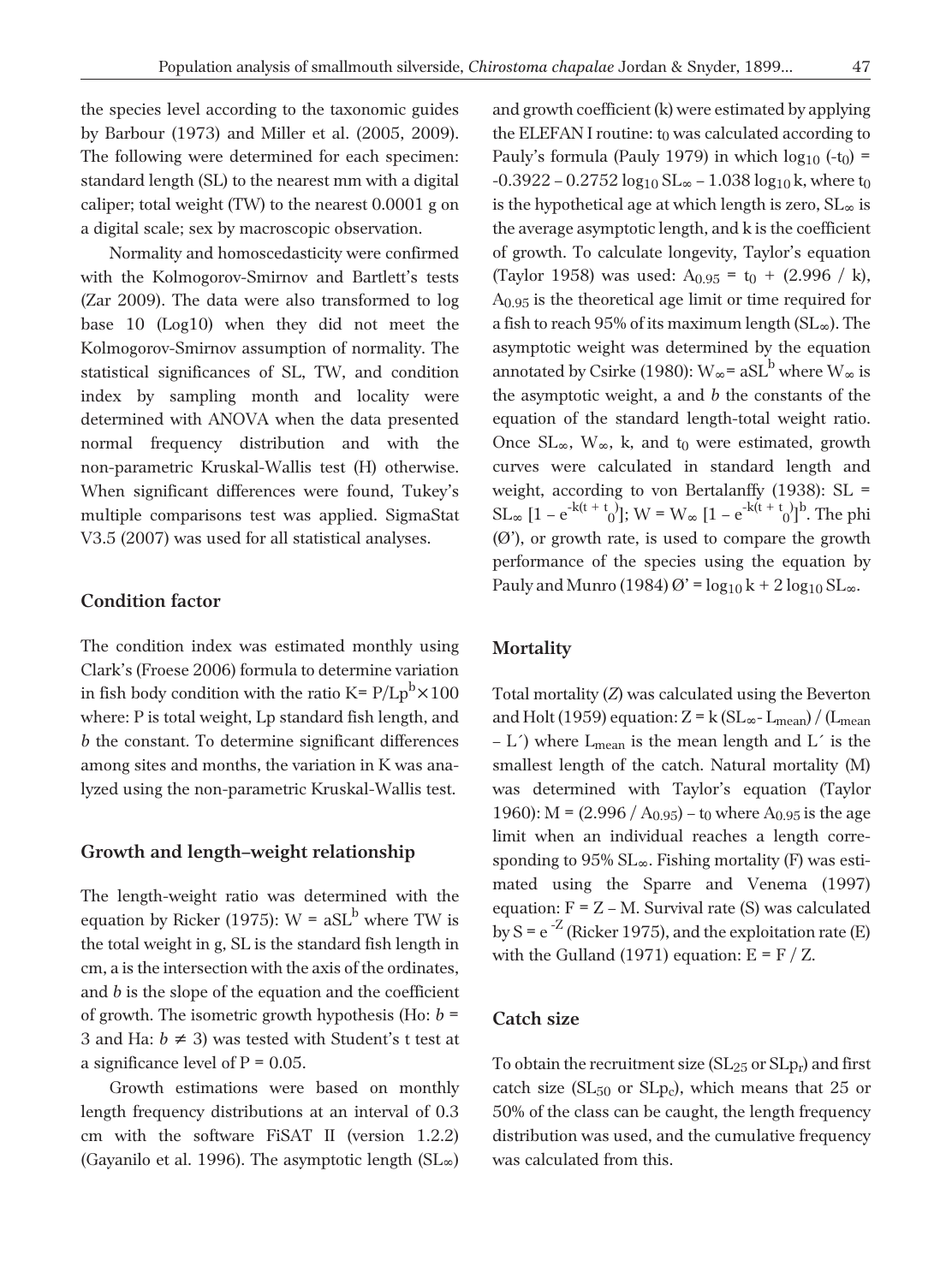# **Results**

#### **Population structure**

Total of  $1.129$  specimens,  $53.9\%$  (n = 609) were female and  $46.1\%$  (n = 520) were male. Female mean SL (6.74  $\pm$  0.50 cm) and mean TW (2.9  $\pm$  0.6 g) values were higher than those of males (6.34  $\pm$  0.44 cm) (Mann-Whitney U-test,  $n = 1129$ ,  $P < 0.001$ ), for which the following analyses were performed separately. In females the SL ranged from 5.36 to 8.93 cm and from 4.74 to 8.01 cm in males, with more frequent intervals between 6.23 and 7.13 cm in females and 5.93 to 6.83 cm in males (Fig. 2). In females the TW ranged from 1.5 to 6.5 g and from 0.9 to 4.6 g in males, with more frequent intervals between 2.5 to 3.5 g in females and 2.0 to 3.0 g in



Figure 2. Standard length frequency distribution of *C. chapalae* in Lake Chapala, Mexico.



Figure 3. Total weight frequency distribution of *C. chapalae* in Lake Chapala, Mexico.

males (Fig. 3). The analysis of variance test indicated significant differences in male mean SL and TW values among months (ANOVA,  $F = 3.414$ ,  $P =$ 0.001;  $F = 5.245$ ,  $P = 0.001$ , respectively) and in mean TW among sampling sites  $(F = 2.369, P =$ 0.038). SL and TW values were higher in Ajijic and San Luis Soyatlán according to Duncan's multiple comparison test (P < 0.05). Female mean SL and TW values were significantly different among months (Kruskal-Wallis test, H = 79.270, P = 0.000; H = 85.114,  $P = 0.000$ , respectively), but mean TW values were similar among sampling sites  $(P > 0.05)$ .

#### **Length–weight relationship**

The length-weight ratio of the total population of females and males was adjusted to a potential type model and expressed as: TW =  $0.0111SL<sup>2.918</sup>$  $(r^2 = 0.963, n = 1129)$ , TW =  $0.0159SL^{2.735}$  $(r^2 = 0.962, n = 609)$  and TW =  $0.0094SL^{3.000}$  $(r^2 = 960, n = 520)$ , respectively (Fig. 4). The type of growth for the all the samples (males + females) and the male population was isometric  $(P > 0.05)$ , according to the Student's t test, but the female population showed negative allometric growth (P < 0.05). The coefficient (*b*) showed variations of isometry ( $b = 3$ ), negative allometric ( $b < 3$ ), and positive allometric  $(b > 3)$  in some months for both sexes.



Figure 4. Morphometric relationships between standard length (SL) and total weight (TW) by sex for *C. chapalae* in Lake Chapala, Mexico. Circles = females; triangles = males.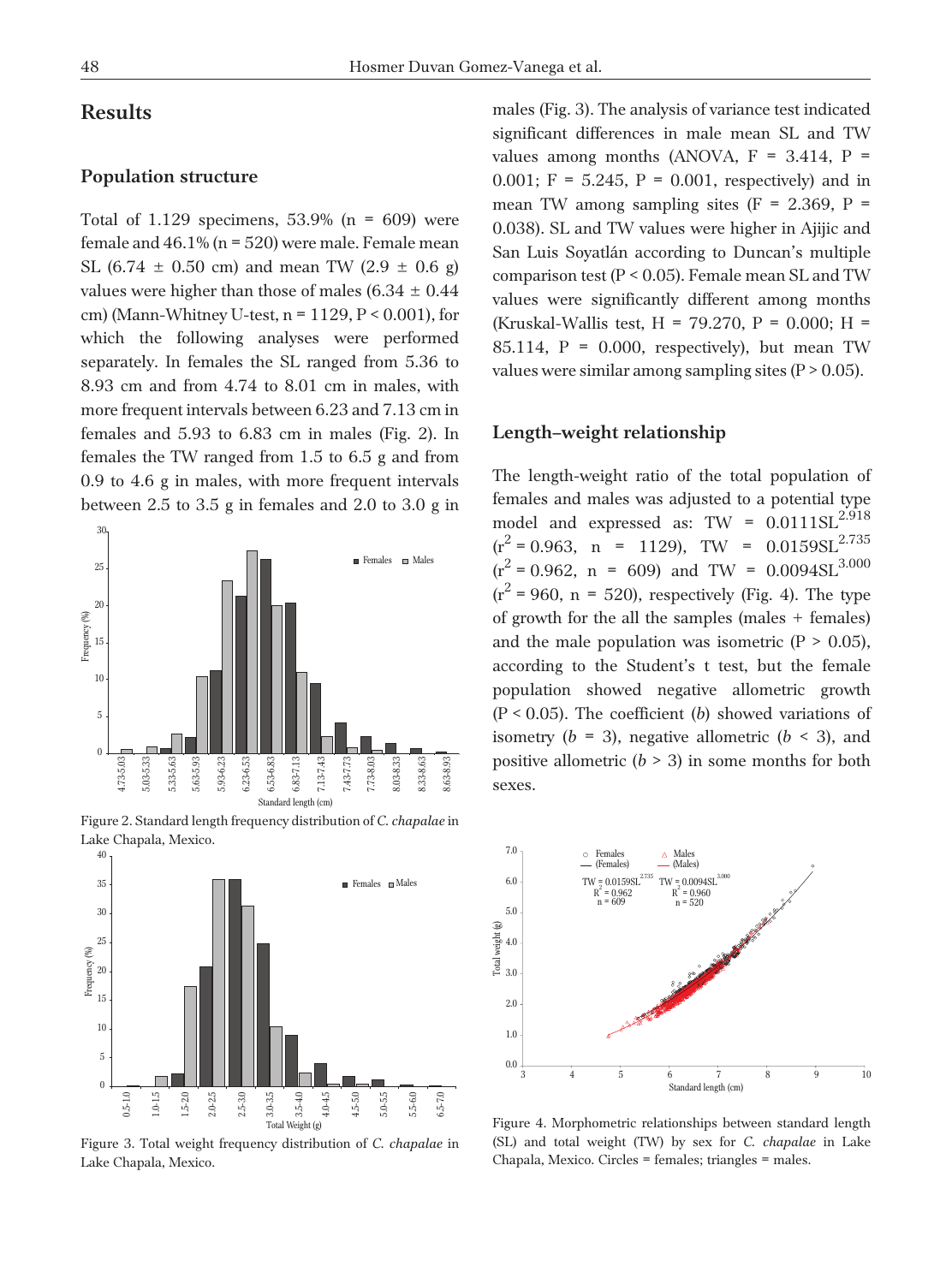| and exploitation rate of C. chapalae in Lake Chapala, Mexico |               |              |      |       |            |               |      |                                                                                                            |      |      |      |  |
|--------------------------------------------------------------|---------------|--------------|------|-------|------------|---------------|------|------------------------------------------------------------------------------------------------------------|------|------|------|--|
|                                                              | Parameters    |              |      |       |            |               |      |                                                                                                            |      |      |      |  |
|                                                              | $SL_{\infty}$ | $W_{\infty}$ | k.   | $t_0$ | $A_{0.95}$ | $\varnothing$ |      | $Z$ year <sup>-1</sup> M year <sup>-1</sup> F year <sup>-1</sup> E year <sup>-1</sup> S year <sup>-1</sup> |      |      |      |  |
| Females                                                      | 9.20          | 6.8          | 1.80 | 0.119 | 1.78       | 2.18          | 3.20 | 1.56                                                                                                       | 1.64 | 0.51 | 0.04 |  |
| <b>Males</b>                                                 | 8.94          | 6.7          | 1.90 | 0.113 | 1.69       | 2.18          | 3.02 | 1.65                                                                                                       | 1.37 | 0.45 | 0.04 |  |
| Both sexes 9.29                                              |               | 7.4          | 1.83 | 0.117 | 1.75       | 2.19          | 2.74 | 1.59                                                                                                       | 1.15 | 0.42 | 0.06 |  |

Growth parameters estimated with the equation von Bertalanffy, longevity, phi growth evaluation index, mortalities, survival rate,

Abbreviations:  $SL_{\infty}$ , asymptotic length; W<sub> $\infty$ </sub>, asymptotic weight; k, growth coefficient; t<sub>0</sub>, hypothetical age; A<sub>0.95</sub>, longevity;  $\emptyset'$ , phi growth evaluation index; Z, total mortality; M, natural mortality; Z, fishing mortality; E, exploitation rate; S, survival rate.

## **Growth**

**Table 1**

The growth parameters estimated with length frequency analysis using ELEFAN I indicated that both sexes of *C. chapalae* were fast-growing  $(SL_{\infty} = 9.29)$ cm,  $k = 1.83$ ,  $t_0 = 0.117$ , with growth rates slightly higher in males ( $SL_{\infty}$  = 8.94 cm, k = 1.90, t<sub>0</sub> = 0.113) than in females ( $SL_{\infty}$  = 9.20 cm, k = 1.80, t<sub>0</sub> = 0.119) (Table 1). By substituting the values of these parameters in the von Bertalanffy growth equation in length for the total population, is:  $SL = 9.29$   $[1 - e^{-1.83(t + 1.15t)}]$ 0.117) and in weight TW = 7.4  $[1 - e^{-1.83(t + 1)}]$  $^{0.117}$ ]<sup>2.918</sup>; in females the equation in length is SL = 9.20  $[1 - e^{-1.80(t + 0.119)}]$  and by weight TW = 6.8  $[1$  $e^{-1.80(t + 0.119)}$ ]<sup>2.735</sup> (Fig. 5), whereas in males it is SL = 8.94  $[1 - e^{-1.90(t + 0.113)}]$  and TW = 6.7  $[1 - e^{-1.90(t + 1.91)}]$  $^{0.113}$ ]<sup>3.000</sup> (Fig. 6). Longevity (A<sub>0.95</sub>) was higher in



Figure 5. Von Bertalanffy growth curves in standard length (SL) and total weight (TW) in female *C. chapalae* in Lake Chapala, Mexico.

females than in males. While the growth assessment index  $(0')$  showed similar values for the two sexes, these were lower than those reported by other authors (Tables 1 and 3).

## **Mortality**

The results of estimated total mortality (Z), natural mortality (M), fishing mortality (F), exploitation (E) and survival (S) rates in females, males, and the two sexes together are presented in Table 1. The exploitation rate was at an optimal level of utilization for the overall population and for males ( $E < 0.5$ ), but for females it was slightly above the optimal ( $E = 0.5$ ;  $E = 0.51$ ), which indicated higher fishing mortality  $(F = 1.64)$  and total mortality  $(Z = 3.20)$ .



Figure 6. Von Bertalanffy growth curves in standard length (SL) and total weight (TW) in male *C. chapalae* in Lake Chapala, Mexico.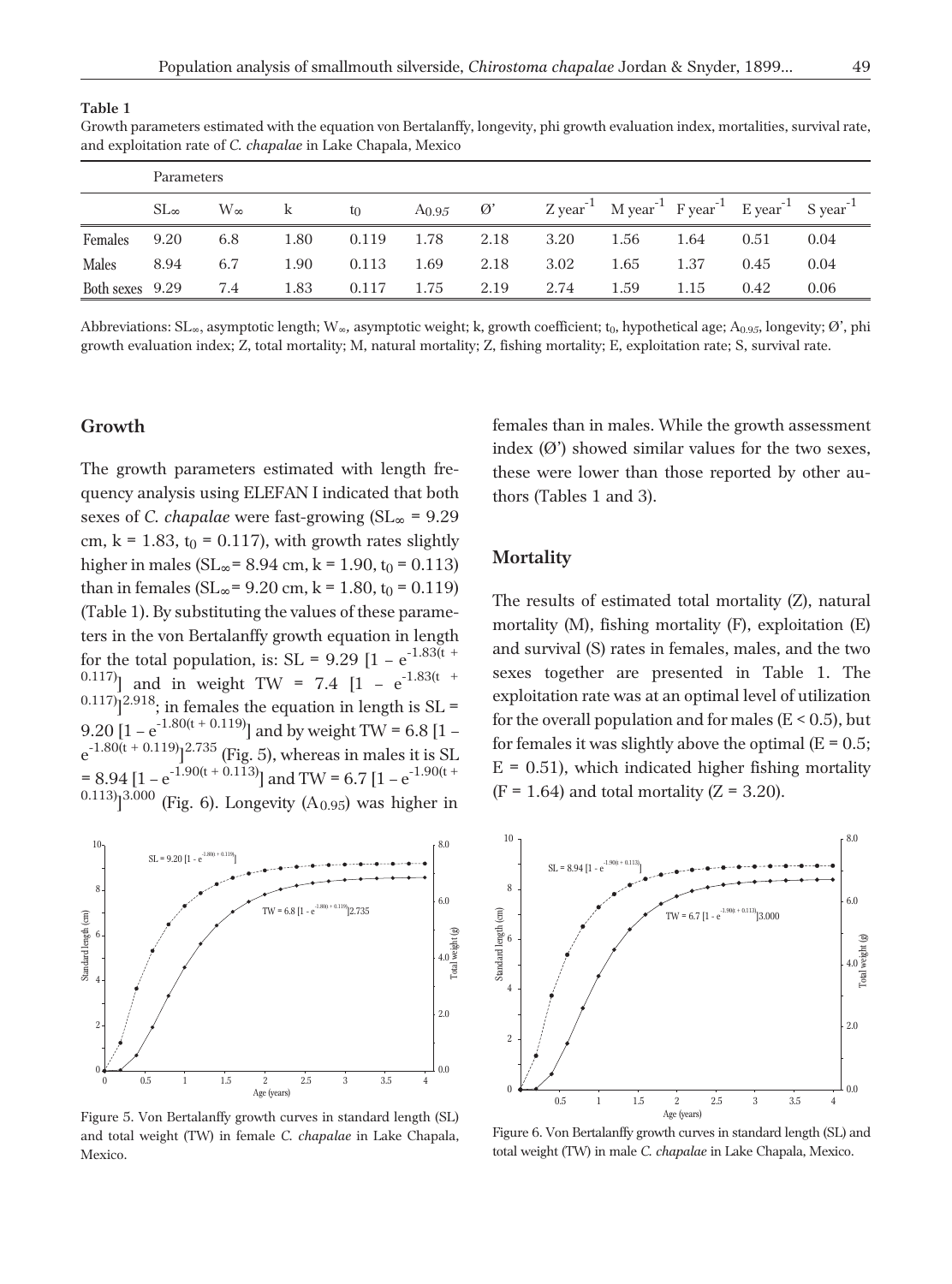## **Catch size**

*C. chapalae* standard length at first capture (SLp<sub>c</sub>) was 65.8 mm, while the standard length at retention  $(SLp_r)$  of fishing gear was 62.4 mm (Fig. 7).

#### **Condition factor (***Kn***)**

The condition factor increased significantly from November 2016 to January 2017 (Kruskal-Wallis test,  $H = 362.105$ ,  $P < 0.001$ ), and then it decreased drastically beginning in February 2017 (Fig. 8). This suggested that between November and January the fish are storing biomass in preparation for gonad



Figure 7. Frequency distribution of the standard length of *C. chapalae* in Lake Chapala, Mexico, indicating standard retention length ( $SLp<sub>r</sub>$  or  $SL<sub>25</sub>$ ) and length of first capture  $(SLp<sub>c</sub>$  or  $SL<sub>50</sub>$ .





maturation and spawning in subsequent months from February to May.

## **Discussion**

The *C. chapalae* length and weight relationships recorded in the current study differ from those reported by other authors for this species from Lake Chapala (Table 2) and were higher than those reported by Elizondo-Garza and Fernández-Méndez (1996). These researchers recorded specimens of *C. chapalae* between 4.0 and 10.0 cm total length (TL) from January 1991 to February 1993, while the specimens in the current study measured in excess of

> 10.0 cm TL (10.62 cm TL), and the average TW was above 2.7 g. Likewise, Morelos and Guzmán-Arroyo (1995) reported specimens smaller than 8.7 cm SL for this lake with catch data from 1988 to 1990, while the present study recorded an SL of 8.93 cm. Only Barbour (1973) indicated the presence of specimens of *C. chapalae* close to 9.3 cm SL, which was longer than the value reported in our study.

The average lengths (SL) and weights (TW) of *C. chapalae* in the present study were above those reported by other researchers in this natural lake. This was probably a reflection of environmental conditions and the lake level during the study period since the lake volume has recovered in recent years (CEA Jalisco 2019). This has had a direct influence on the biological diversity and productivity of the lake and is linked to the recovery of Chirostoma populations (Moncayo- -Estrada et al. 2010), including that of *C. chapalae*. These differences are mainly associated with water dynamics in lake-reservoir-pond systems, or water levels, since environmental conditions vary annually and in individual years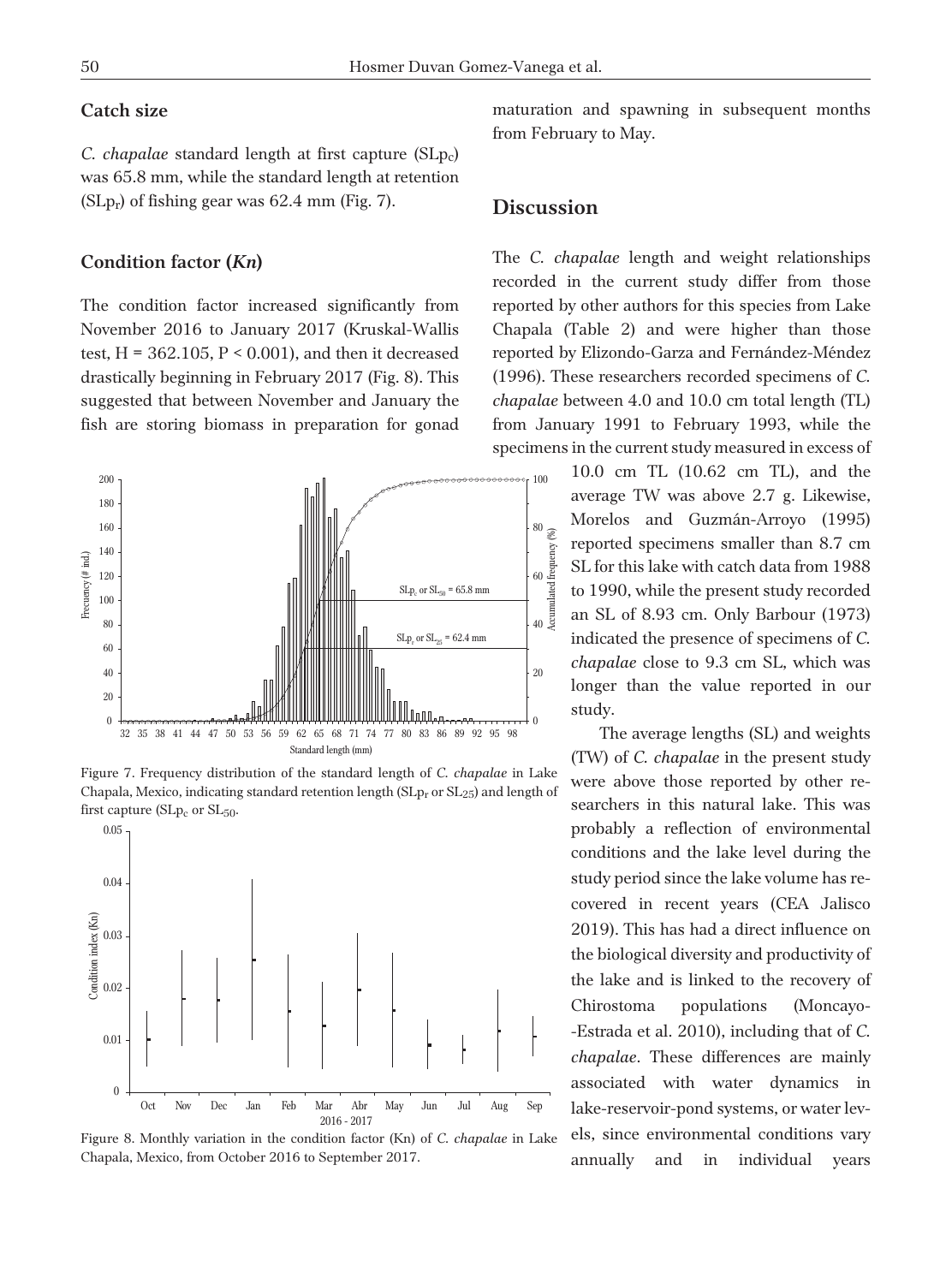| -      |  |
|--------|--|
| ۰.     |  |
|        |  |
| I<br>v |  |

| спарац, телес       |      |         |          |            |                                            |  |  |
|---------------------|------|---------|----------|------------|--------------------------------------------|--|--|
|                     | Mean | min     | max      | Study area | Researchers                                |  |  |
|                     | 6.56 | 4.74    | 8.93     | Chapala    | Present study                              |  |  |
|                     |      |         | 9.30     |            | Barbour (1973)                             |  |  |
| Chirostoma chapalae |      | $4.00*$ | $10.00*$ | Chapala    | Elizondo-Garza and Fernández-Méndez (1996) |  |  |
|                     |      |         | 8.70     | Chapala    | Morelos-López and Guzmán-Arroyo (1995)     |  |  |
| Chirostoma spp.     |      | 5.00    | 10.00    | Chapala    | Arredondo-Vargas et al. (2013)             |  |  |

Summary of reported average standard lengths (cm) and minimums and maximums in species of the genus *Chirostoma* in Lake Chapala, México

Abbreviations: min – minimum, max – maximum, \* – total length.

**Table 2**

(Sánchez-Torres et al. 2018), the availability of food and the influences of human activities (Moncayo- -Estrada et al. 2011a, 2011b), and also fishing gear selectivity, fishing pressure on resources, and catch sizes (Lyons et al. 1998).

The standard length (SL) and total weight (TW) average was higher in females than in males  $(p < 0.05)$ , and similar results were reported by Elizondo-Garza and Fernández-Méndez (1996) for *C. chapalae* and by Guzmán-Arroyo et al. (1995) for *Chirostoma consoncium* in the same lake. This could be related to the temperature-dependent sex determination, which means that females are slightly larger than males because their earlier births give them a longer growing season (Conover 1984). This is also related to gender segregation in certain parts of the lake that was influenced by variations in food availability (Nikolsky 1963), reproduction times, and differences in fishing gear mortality and selectivity (Vazzoler 1996).

The absence of juveniles in the samples was associated with the selectivity of the fishing gear used since it controls the retention and escape of fish because the entrance, or the funnel, regulates the maximum fish size and the mesh coating limits the minimum size retained in the *nasa charalera*, in contrast gillnets only catch individuals larger than the mesh opening (Slack-Smith 2001) and the availability of the resource in the fishing area, because juveniles are found in growth zones until gonad development when they are recruited to the adult stock, i.e., there was probably spatial segregation among these fish (Lindeman 1989, Guzmán-Arroyo and Ortiz-Martínez 1995).

Based on the assumption that fish growth is generally isometric, which means that it is of equal magnitude in length with respect to weight (Ricker 1975, Froese 2006) at a value very close to 3, the length-weight ratio estimates indicated that this species exhibited negative allometric growth (female *b* = 2.73, both sexes  $b = 2.91$ ), and only males exhibited isometric growth. This result is similar to what Elizondo-Garza and Fernández-Méndez (1996) reported for the same species in Lake Chapala at *a* constant of  $b = 1.16$  (negative allometric), and that which Arredondo-Vargas et al. (2013) reported as allometric growth for Chirostoma spp. In contrast, Jiménez-Badillo and Gracia (1995) reported isometric growth in both sexes in populations of Chirostoma spp. (Jordani group) in Lake Patzcuaro, Michoacan State, Mexico. These similarities and differences could be linked to the fact that the constant *b* value varies among individuals of the same species and among species (Bagenal and Tesch 1978), among different localities, among seasonal cycles of feeding and reproductive processes, with variations in environmental conditions, sample size, and life cycles (Braga 1986, Lima-Junior et al. 2002). Because this fish goes through well-defined larval, fry, juvenile, and adult stages, they are characterized by differential growth in the proportion of length and weight in each of them (Jiménez-Badillo and Gracia 1995).

The findings reported in this study are the first data on *C. chapalae* asymptotic length (SL ) and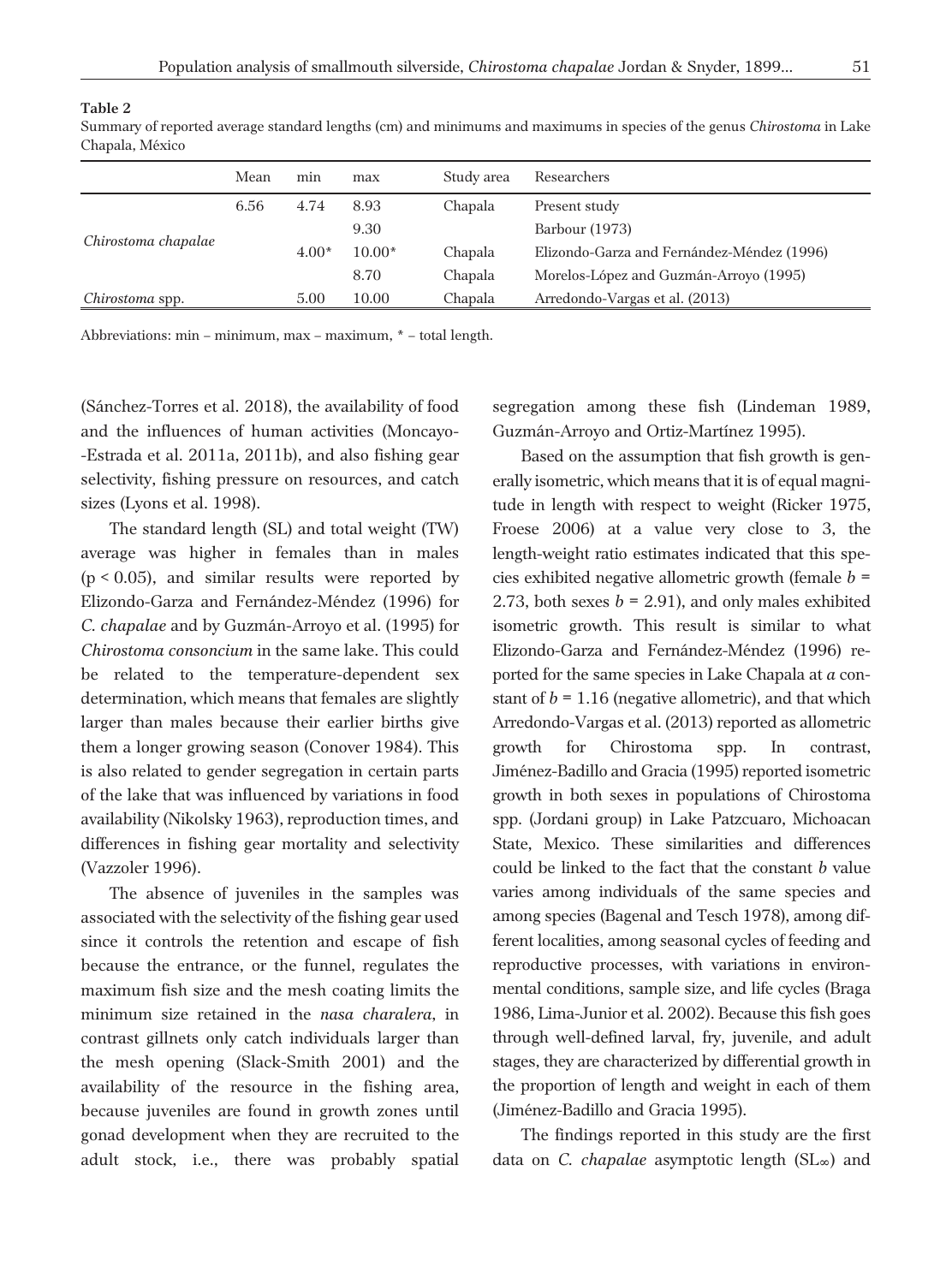#### **Table 3**

| Estimated growth parameters using the von Bertalanffy equation, Walford method (1946), Wetherall et al. (1987) and Gulland |  |
|----------------------------------------------------------------------------------------------------------------------------|--|
| and Holt (1959), and phi growth evaluation index for species of the genus <i>Chirostoma</i> in lakes in México             |  |

|                        | Parameters         |      |          |      |               |                                                      |                                   |                                      |  |
|------------------------|--------------------|------|----------|------|---------------|------------------------------------------------------|-----------------------------------|--------------------------------------|--|
| <b>Species</b>         | $SL_{\infty}$<br>К |      | W∞<br>tο |      | $\varnothing$ | Method                                               | Study area                        | Author                               |  |
| C. chapalae            | 9.29               | 1.83 | 0.117    | 4.03 | 2.19          | von Bertalanffy                                      | Chapala                           | Present study                        |  |
| <i>Chirostoma</i> spp. | 14.35<br>0.46      |      |          |      |               | Chapala                                              | Arredondo-Vargas et<br>al. (2013) |                                      |  |
| <i>Chirostoma</i> spp. | 14.54              | 0.12 | 0.251    |      | 3.25          | Ford-Walford<br>Wetherall et al.<br>Gulland and Holt | Pátzcuaro,<br>Michoacan           | Jiménez-Badillo and<br>Gracia (1995) |  |

Abbreviations: SL<sub>∞</sub> asymptotic length; W<sub>∞</sub>, asymptotic weight; K, growth coefficient; t<sub>0</sub>, hypothetical age; A<sub>0.95</sub>, longevity; Ø', phi growth evaluation index.

growth co-efficient (k) from this study area. The estimated asymptotic length  $(SL_{\infty})$  was 9.29 cm and the growth co-efficient (k) was  $1.83 \text{ year}^{-1}$  for both sexes of *C. chapalae*. Arredondo-Vargas et al. (2013) reported a higher  $L_{\infty}$  (14.35 cm) and a lower growth coefficient k  $(0.43 \text{ year}^{-1})$  than those estimated in the current study, but these differences stemmed from these researchers considering several species of the genus Chirostoma from the Arge group and probably also species from the Jordani group because they are morphologically similar and difficult to identify to the species. The standard phi (Ø') growth index, or growth evaluation index (Pauly and Munro 1984), calculated in this study was similar between males and females (Table 1). SL and k varied according to sex, SL was higher in females, and the growth coefficient k was lower in females, indicating that males grew slightly faster than females until reaching  $L_{\infty}$  (SL $_{\infty}$ ); this was because of the inverse relationship between maximum length and growth rate (Gerking 1978). The acceleration and deceleration of *C. chapalae* growth throughout the study was possibly related to the reproductive cycle since it was observed that reproductive activity intensified in spring (Guzmán-Arroyo et al. 1995), and almost all stored energy was used for reproduction and not for growth (Sánchez-Merino et al. 2006). This was evidenced by the results of the condition factor (Kn), which showed an increase from November 2016 to January 2017, indicating general body robustness of the fish that decreased in February and March and transferred energy to the

gonads followed by another increase in body condition from April that indicated maximum maturity and spawning. These variations could be related to the reproductive season of this species since this parameter is a quantitative indicator of the degree of welfare of the fish and refers to seasonal reproductive cycles and feeding (Lima-Junior et al. 2002). In fact, several studies have shown that there is a positive correlation between body fat accumulation and fish condition as either a close, direct or inverse relationship between gonadal development and seasonal variations in condition factor (Chellappa et al. 2003). Variations could also be related to factors such as sex, the size of individuals caught by selective gear, growth stages, time of year, geographical location, site and time of capture, stomach contents, sexual maturity stage, and food availability that affect the magnitude of Kn (Ricker 1975, Pauly and Munro 1984). Ibáñez et al. (2008) reported that the condition factor (Kn) of male and female *Chirostoma jordani* in Lake Meztitlán, Hidalgo, Mexico varied in some months and the highest Kn values were observed in December 2003, and in January and May 2004. In their study of *C. chapalae* from Lake Chapala caught with either gill nets or *atarray* tools, Elizondo-Garza and Fernández-Méndez (1996) estimated that Kn for males increased until May and decreased in June in specimens caught in gillnets, while in those caught with *atarray* tools Kn decreased at the beginning of the year. While females caught with gillnets showed a gradual decrease at the end of each year and then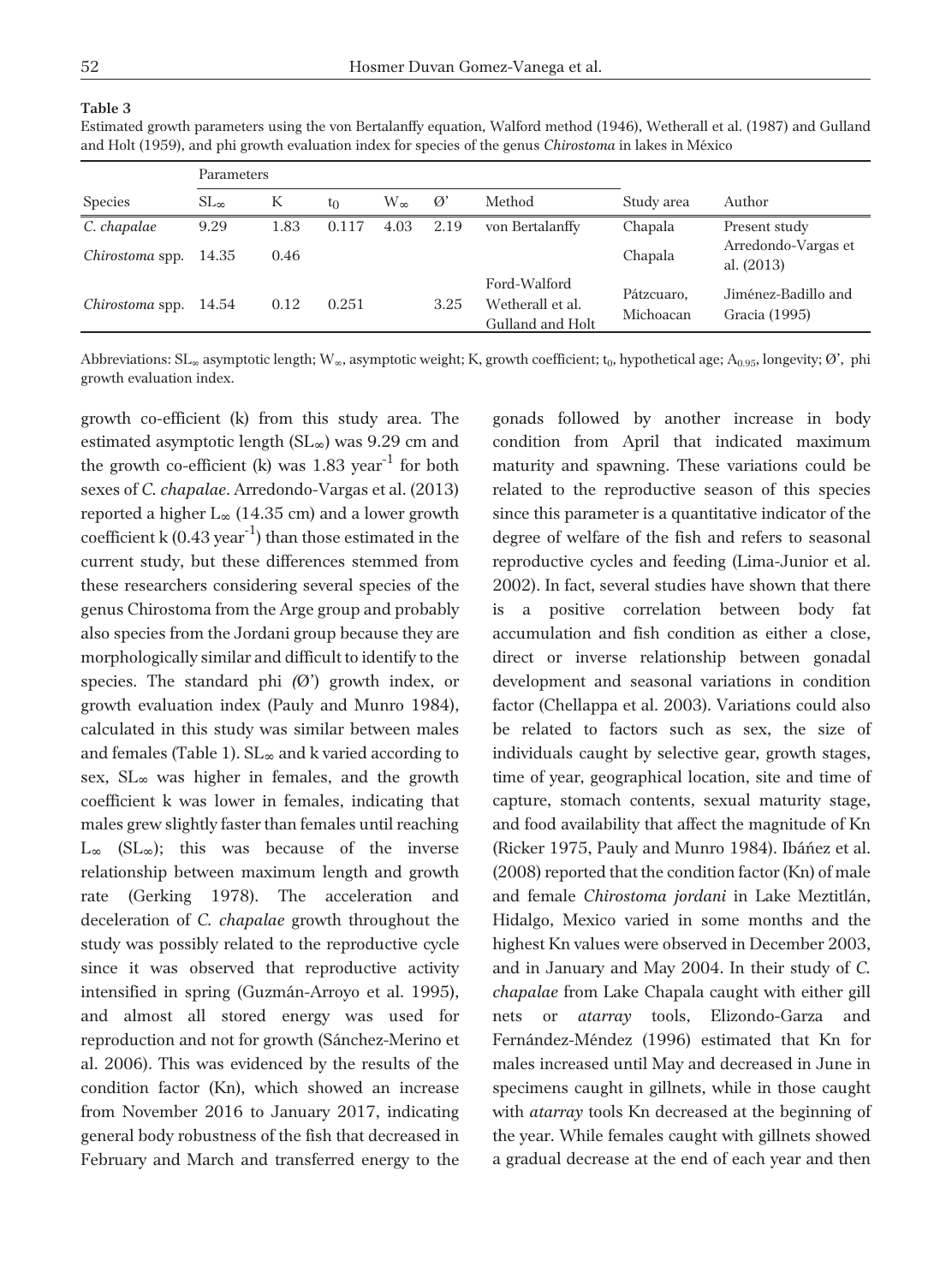an increase at the beginning of the year and a decrease in April, which linked these results to the onset and peak of spawning and the emigration of mature females to the shores.

Several authors report that the fishery resources of Chirostoma species in natural lakes and artificial reservoirs in Mexico are overexploited (E > 0.5, Gulland 1971) (Arredondo-Vargas et al. 2013, Lyons et al. 1998); however, the *C. chapalae* population in Lake Chapala is apparently still at the optimum exploitation level  $(E < 0.5)$ . This probably stems from the multi-species capture of Chirostoma species, which includes specimens of species of the Arge group (*Chirostoma jordani*, *C. arge*, *C. consocium*, *C. chapalae*, *C. labarcae*, and *C. contrerasi*) and the juvenile stages of specimens of species of the Jordani group (Gómez-Vanega 2018). This contrasts with what Arredondo-Vargas et al. (2013) reported for this lake since they indicated higher total mortality ( $Z = 3.26$  year<sup>-1</sup>) and fishing mortality ( $F = 2.13$  year<sup>-1</sup>) than that estimated in the present study. Natural mortality ( $M = 1.12 \text{ year}^{-1}$ ) was the exception. Estimations these researchers reported included specimens of various species of the Arge group, which could have affected the overall mortality calculations. These results were also likely related to variations in environmental conditions, the abundance of predators and existing competitors, and the strong impact of capture that directly influenced the presence and abundance of the six species of the Chirostoma complex in time and space (Sparre and Venema 1997). Likewise, habitat modifications, trophic alterations, and diseases (Torres-Orozco and Pérez-Hernández 2011) affected species differently. Finally, the results obtained corresponded to the first mortality estimates available for *C. chapalae* in Lake Chapala. The exploitation rates (E) estimated for the whole population  $(0.42 \text{ year}^{-1})$ , for females  $(0.51 \text{ year}^{-1})$ , and for males  $(0.45 \text{ year}^{-1})$  were relatively low. According to the Gulland (1971) criterion, which proposes that the value of  $E = 0.5$  is the equilibrium point, the resources were not yet overexploited.

The catch sizes indicated that more than 50% of the *C. chapalae* in the lake were recruited to the

fishery above the first catch size established by the Official Mexican Standard (NOM-032-SAG/PESC- -2015: 61 mm SL, 75 mm TL; DOF 2015). This indicated sustainable, responsible use by Lake Chapala fishers using fishing gears within the standard, i.e., *nasa charalera* and gillnets with adequate mesh openings, and that the fish have the possibility of reaching reproductive size thus ensuring stocks of this resource in the future. The differences among the catch sizes of other species that coexist in the lake are related to biology, growth, age at sexual maturity, and climatic conditions and food availability (Narváez et al. 2013).

Knowledge of the biology, ecology, and the fishery of *C. chapalae* is almost completely lacking, so this research provides the first information on relevant aspects of the population dynamics of this species including its growth, condition, and mortality. Similarities in the morphology, physiology, ecology, and fisheries of sibling species from the Arge group of the genus Chirostoma (Aterinopsidae) in Lake Chapala, Mexico, makes the species-specific evaluation of *C. chapalae* resources necessary to contribute basic information on its biology and fishery for future studies and decision-making in the management and exploitation of one of the natural resources of the largest natural lakes in Mexico.

**Acknowledgments.** The authors would like to thank the fishers of Lake Chapala, Mexico for their assistance in conducting this research. The authors also recognize the support of the Universidad de Guadalajara and the Consejo Nacional de Ciencia y Tecnología (CONACyT).

**Author contributions.** H.D.G.V. and E.L.U. designed the study; H.D.G.V. and E.L.U. performed field sampling; H.D.G.V. and E.E.B. analyzed the data; H.D.G.V., E.E.B. and E.L.U. wrote and reviewed the manuscript.

#### **ORCID iD**

Ernesto López Uriarte: https://orcid.org/0000-0003-0478-6744

(iD)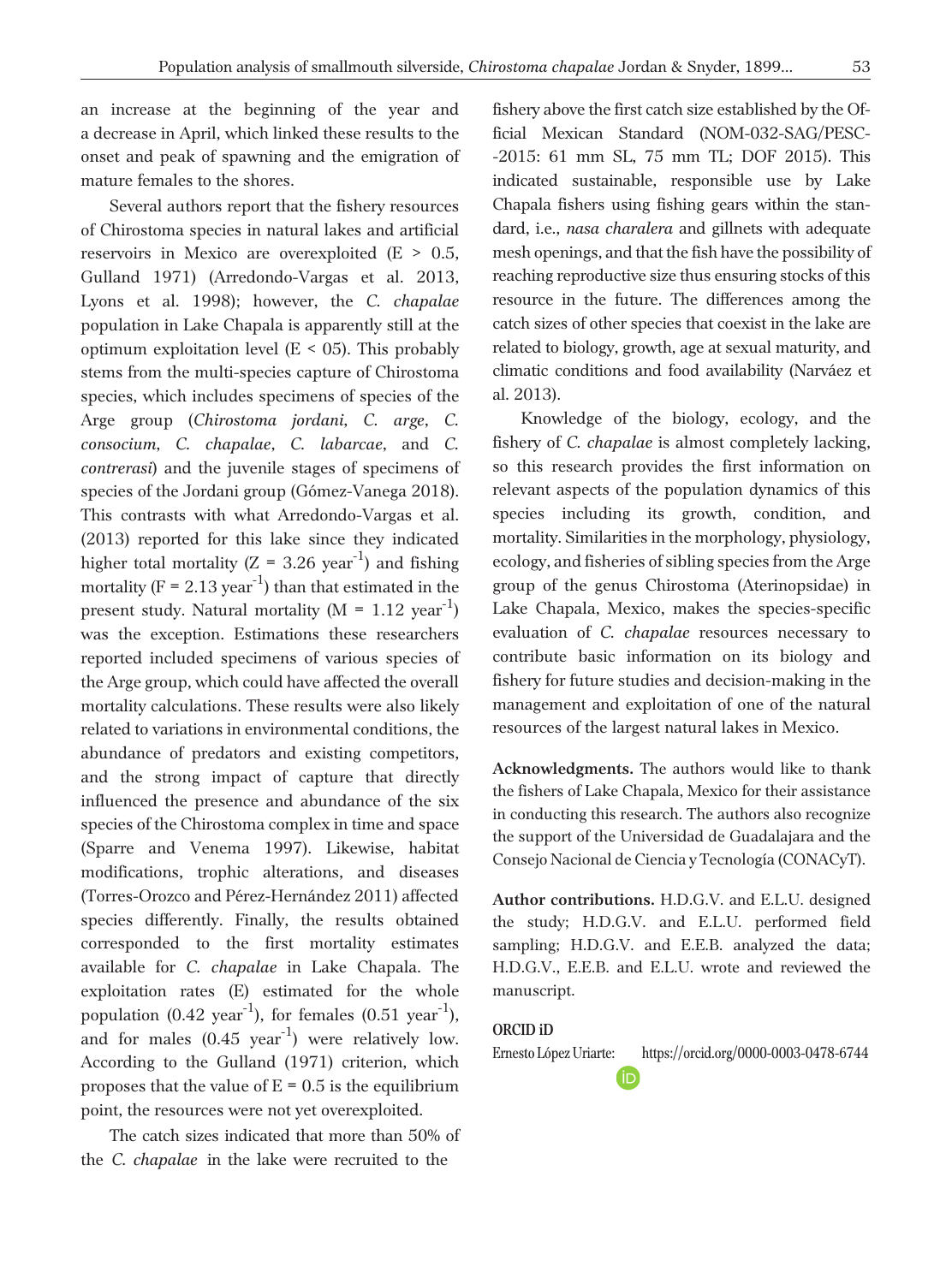# **References**

- Aguilar, J. F., Navarrete, N. S. (1996). Growth, condition and mortality of charal *Chirostoma humboldtianum* (Atheriniformes: Atherinidae) in Mexico. Revista de Biología Tropical, 44(3)/45(1), 573-578 (in Spanish).
- Alcocer, J., Escobar, E. (1996). Limnological regionalization of Mexico. Lakes & Reservoirs: Research & Management, 2(1-2), 55-69.
- Arredondo-Vargas, E., Osuna-Paredes, C., Meléndez-Galicia, C., Jesús-Avendaño, C., Hernández-Montaño, D. (2013). Lake Chapala, Michoacán and Jalisco, México. In: Inland Fisheries de México (Ed.) M. T. Gaspar-Dillanes, D. Hernández-Montaño, Instituto Nacional de Pesca. México, 35-52 (in Spanish).
- Arriaga, H. V. M., Guzmán, A. M., Morelos, L. M. G. (1995). Food habits. In: Fishing in Lake Chapala: towards their rational management and exploitation. (Ed.) M. Guzmán-Arroyo. Universidad de Guadalajara – Comisión Nacional del Agua. Guadalajara, Jalisco, México, 119-141 (in Spanish).
- Bagenal, T. B., Tesch F. W. (1978). Age and growth. In: Methods for assessment of fish production in fresh waters (Ed.) T.B. Bagenal. 3rd edition. Blackwell Scientific Publications, Oxford, England. 101-136.
- Barbour, C. D. (1973). The systematics and evolution of the genus *Chirostoma*, Swainson (Pisces, Atherinidae). Tulane Studies in Zoology and Botany*,* 19(3), 97-141.
- Beverton, R. J. H., Holt, S. J. (1959). A review of the lifespans and mortality rates of fish in nature, and their relation to growth and other physiological characteristics. Ciba Foundation Symposium. The Lifespan of Animals, Colloquia on Ageing, 5, 142-180.
- Braga, F. M. S. (1986). Study between condition factor and length/weight relation for some marine fishes. Revista Brasileira de Biologia, 46(2), 339-346 (in Portuguese).
- CEA Jalisco. (2019). Lake Chapala. Available at https://www.ceajalisco.gob.mx/contenido/chapala/ (accessed January 30, 2019) (in Spanish).
- Chellappa, S., Câmara, M. R., Chellappa, N. T., Beveridge, M. C. M., Huntingford, F. A. (2003). Reproductive ecology of a neotropical cichlid fish, *Cichla monoculus* (Osteichthyes: Cichlidae). Brazilian Journal of Biology, 63(1), 17-26.
- CONAPESCA. (2018). Statistical Yearbook on Aquaculture and Fisheries. Comisión Nacional de Acuacultura y Pesca (CONAPESCA), SAGARPA. México. 300 (in Spanish).
- Conover, D. O. (1984). Adaptive significance of temperature-dependent sex determination in a fish. The American Naturalist 123(3), 297-313
- Contreras-Balderas, S., Ruíz-Campos, G., Schmitter-Soto, J. J., Díaz-Pardo, E., Contreras-McBeath, T., Medina-Soto,

M., Zambrano-González, L., Varela-Romero, A., Mendoza-Alfaro, R., Ramírez-Martínez, C., Leija-Tristán, M. A., Almada-Villela, P., Hendrickson, D. A., Lyons, J. (2008). Freshwater fishes and water status in México: a country-wide appraisal. Aquatic Ecosystem Health and Management, 11(3), 246-256.

- Csirke, J. (1980). Introduction to fish population dynamics. Fisheries Technical Document No 192. FAO, Roma, Italy. 82.
- Curiel-Ballestero, A. (2014). Nature's goods and services. In: Jalisco in the contemporary world; contributions to a contemporary encyclopedia. (Ed.) H. R. Solís-Gadea, K. A. Planter-Pérez, Universidad de Guadalajara, Consejo Estatal de Ciencia y Tecnología. Vol. 4. Guadalajara, Jalisco, México. 297-304 (in Spanish).
- de Anda, J., Shear, H. (2001). Nutrients and eutrophication in Lake Chapala. In: The Lerma-Chapala watershed. Evaluation and management. (Ed.) A.M. Hansen, M. van Afferden, Kluwer Academic Press, New York, 183-198.
- DOF. (2015). Official Mexican Standard, NOM-032- -SAG/PESC-2015. Responsible fishing in Lake Chapala, located in the states of Jalisco and Michoacán. Specifications for the use of fishery resources. Diario Oficial de la Federación. 1ª Sección. 19. Ciudad de México (in Spanish).
- Echelle, A. A., Echelle, A. F. (1984). Evolutionary genetics of a species flock: Atherinid Fishes on the Mesa Central of México. In: Evolution of Fish Species Flocks. (Eds.) A. A. Echelle, I. Kornfield. University of Maine, Orono, 93-110.
- Elizondo-Garza, R., Fernández-Méndez, J. I. (1996). Analysis of the catches of silverside *Chirostoma chapalae* with handline net and atarray in Lake Chapala, Michoacán, México. INP. SEMARNAP. Ciencia Pesquera, 13, 55-61 (in Spanish).
- Filonov, A. E., Tereshchenk, I. E., Monzon, C. O. (2001). Hydrometerology of Lake Chapala. In: The Lerma-Chapala watershed. Evaluation and management. (Ed.) A. M. Hansen, M. van Afferden, Kluwer Academic Press New York, 151-182.
- Froese, R. (2006). Cube law, condition factor and weight-length relationships: history, meta-analysis and recommendations. Journal of Applied Ichthyology, 22, 241-253.
- Gallardo-Cabello, M. (1977). Contribution to the study of *Chirostoma chapalae* in Chapala Lake. Atherinidae. Mugiliformes. Bachelor's thesis in Biology. Facultad de Ciencias, UNAM. México. 87 (in Spanish).
- Gayanilo, F. C., Sparre, P., Pauly, D. (1996). FAO-ICLARM stock assessment tools (FiSAT) user's guide. FAO Computerized Information Series (Fisheries) 8. FAO. Rome, Italy. 126 p.
- Gerking, A. (1978). Ecology of freshwater fish production. Blackwell Scien. Pubs. London, UK. 480.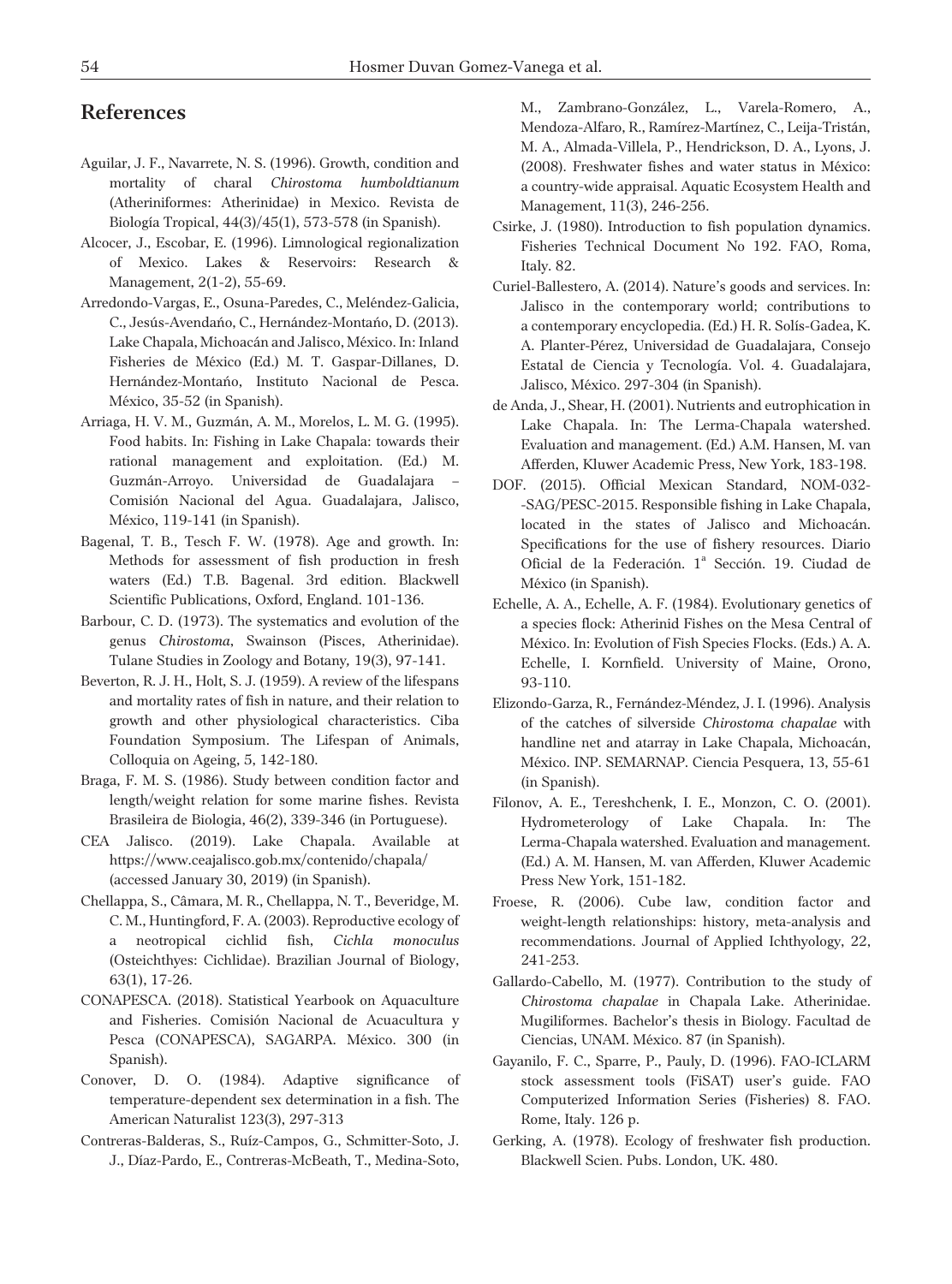- Gomez-Vanega, H. D. (2018). Silversides (charal) population structure and reproductive activity (Atherinopsidae: C*hirostoma*) in the Chapala Lake, México. Master's thesis in Biosystematics, Natural Resource Management and Agricultural, Centro Universitario de Ciencias Biológicas y Agropecuarias, Universidad de Guadalajara, Mexico. 98 (in Spanish).
- Gulland, J. A. (1971). Manual of methods for the assessment of fish stocks. Editorial Acribia. Zaragoza, España. 164.
- Gulland, J. A., Holt, S. J. (1959). Estimation of growth parameters for data at unequal time intervals. Journal of Conservation CIEM, 25, 47-49.
- Guzmán-Arroyo, M. (1995). Fishing in Lake Chapala: towards its management and rational exploitation. Comisión Nacional del Agua – Universidad de Guadalajara, Guadalajara, México (in Spanish).
- Guzmán-Arroyo, M., Merino-Nambo, E. (1995). Lake Chapala. In: Fishing in Lake Chapala: towards its management and rational exploitation. (Ed.) M. Guzmán-Arroyo, Comisión Nacional del Agua – Universidad de Guadalajara, Guadalajara, México, 29-48 (in Spanish).
- Guzmán-Arroyo, M., Ortiz-Martínez, J. M. (1995). Spatial distribution. In: Fishing in Lake Chapala: towards its management and rational exploitation. (Ed.) M. Guzmán. Comisión Nacional del Agua – Universidad de Guadalajara, Guadalajara, México, 73-91 (in Spanish).
- Guzmán-Arroyo, M., Galaviz, S., Morelos-López, M. G. (1995). Reproductive cycles. In: Fishing in Lake Chapala: towards its management and rational exploitation. (Ed.) M. Guzmán-Arroyo. Comisión Nacional del Agua – Universidad de Guadalajara, Guadalajara, México, 93-117 (in Spanish).
- Guzmán-Arroyo, M., Peniche-Camps, S., Valdés-Zepeda, A. (2003). The Lerma River and Lake Chapala basin. In: Chapala a programmed crisis. (Ed.) M. Guzmán-Arroyo. Chamber of Deputies, Honorable Congress of the Union of the State of Jalisco. Guadalajara, México. 12-58 (in Spanish).
- Ibáñez, A. L., García, J. L. C., Torres, R. O. (2008). Reproductive aspects of "charal" *Menidia jordani* (Woolman) from Lake Meztitlán, Hidalgo. Hidrobiológica, 18(1), 1-9 (in Spanish).
- IUCN, (2021). The IUCN Red List of Threatened Species. Version 2021-3. https://www.iucnredlist.org. Accessed on 30 January 2021.
- Jiménez-Badillo M.L., Gracia A. G. (1995). Assessment of the multispecies charales fishery (*Chirostoma* spp., Pisces, Atherinidae) from Lake Pátzcuaro, Michoacán, México. Anales del Instituto de Biología. Serie Zoología, 66(2), 205-231 (in Spanish).
- Lima-Junior, S. E., Cardone, I. B., Goitein, R. (2002). Determination of a method for calculation of allometric condition factor of fish. Act Scientiarum, 24(2), 397-400.
- Lindeman, K. C. (1989). Coastal construction, larval settlement, and early juvenile habitat use in grunts, snappers and other coastal fishes of southeast Florida. Bulletin of Marine Science, 44(2), 1068-1089.
- Lyons, J., González-Hernández, G., Soto-Galera, E., Guzmán-Arroyo, M. (1998). Decline of freshwater fishes and fisheries in selected drainages of West <sup>•</sup> ]Central Mexico. Fisheries, 23(4), 10-18.
- Martínez-Palacios, C. A., Ríos-Durán, M. G., Campos-Mendoza, A., Toledo-Cuevas, M., Ross, L. G. (2002). Advances in the culture of Patzcuaro whitefish *Chirostoma estor estor*. In: Advances in Aquaculture Nutrition VI. Proceedings of the VI International Symposium. (Ed.) L. E. Cruz-Suarez, M. Ricque-Marie, M. Tapia-Salazar, M. G., Gaxiola-Cortes, N. Simoes, Cancún, Quintana Roo, México, 336-351.
- Martínez Palacios, C. A., Racotta, I. S., Ríos-Durán, M. G., Palacios, E., Toledo-Cuevas, M., Ross, L. G. (2006). Advances in applied research for the culture of Mexican silversides (*Chirostoma*, Atherinopsidae). Biocell, 30(1), 137-148.
- Miller, R. R., Minckley, W. L., Norris, S. M. (2005). Freshwater Fishes of Mexico. University of Chicago Press, Chicago, IL.
- Miller, R. R., Minckley, W. L., Norris, S. M. (2009). Peces dulceacuícolas de México. Comisión Nacional para el Conocimiento y Uso de la Biodiversidad. Sociedad Ictiológica Mexicana, A.C. El Colegio de la Frontera Sur. Consejo de los peces del Desierto, México – Estados Unidos. – xxiii, 559.
- Moncayo-Estrada, R., Lind, O. T., Escalera-Gallardo, C. (2010). Trophic partitioning of sympatric zooplanktivorous silverside in a tropical shallow lake: fish morphometry and diet composition. Copeia, 2010(3), 431-436.
- Moncayo-Estrada, R., Lind, O. T., Escalera-Gallardo, C. (2011a). Trophic interactions among sympatric zooplanktivorous fish species in volume change conditions in a large, shallow, tropical lake. Neotropical Ichthyology, 9(1), 169-176.
- Moncayo-Estrada, R., Escalera-Gallardo, C., Lind, O. T. (2011b). Spatial patterns of zooplanktivore Chirostoma species (Atherinopsidae) during water-level fluctuation in the shallow tropical Lake Chapala, Mexico: seasonal and interannual analysis. Neotropical Ichthyology, 9, 815-824.
- Morelos-López, M. G., Guzmán-Arroyo, M. (1995). Ichthyofauna of the lake. In: Fishing in Lake Chapala: towards its management and rational exploitation. (Ed.) M. Guzmán Arroyo. Comisión Nacional del Agua – Universidad de Guadalajara, Guadalajara, México, 49-71 (in Spanish).
- Narváez, B. J. C., De la Hoz, M. J., Racedo, J. B., Bolívar, F., Rivera, R. M., Álvarez, T., Mora, A. R., Bonilla, O.B.,